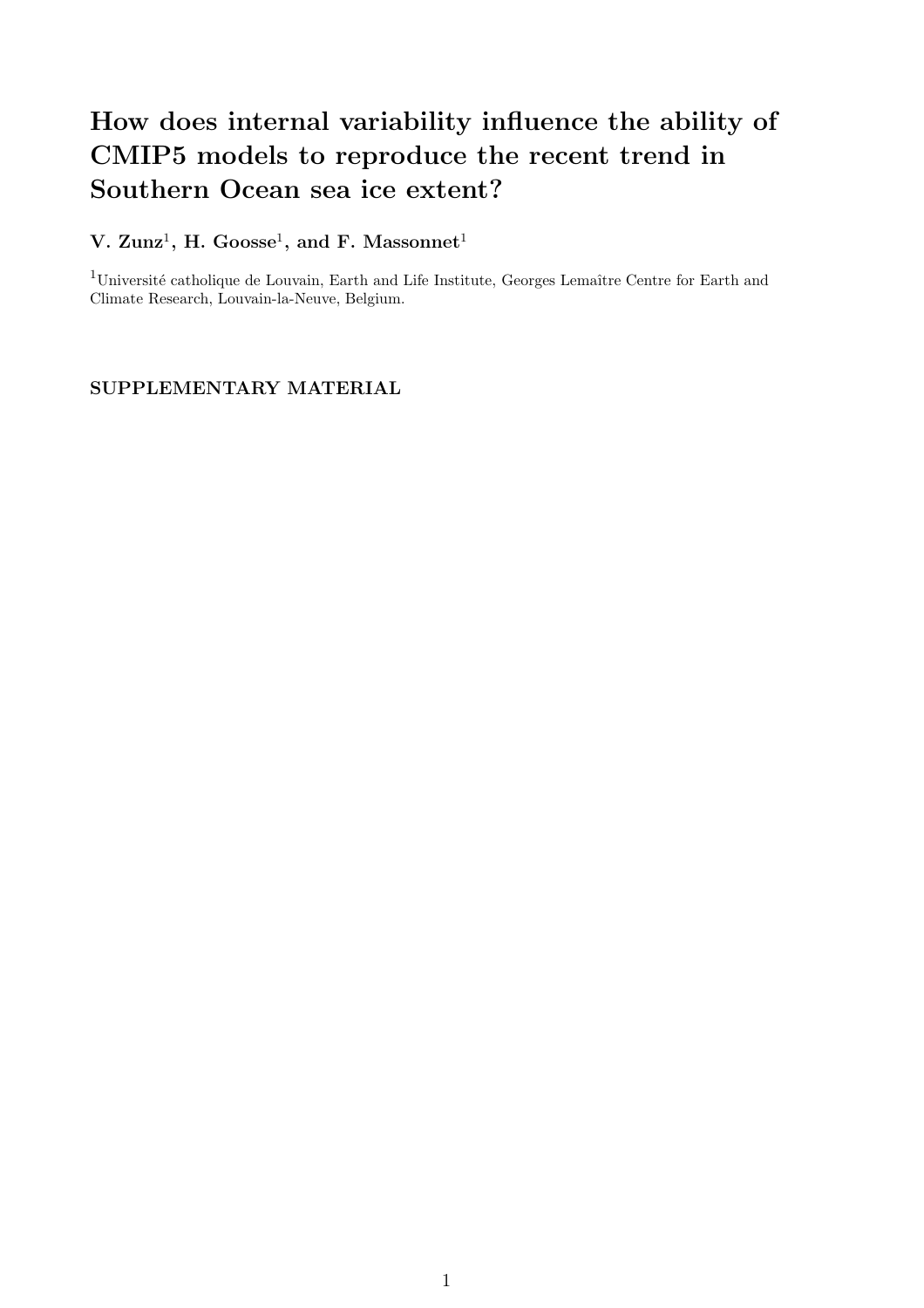| Model Name                       | Atmospheric component                                              | Oceanic component                                                                            | Sea ice component                                                        | References                       |  |
|----------------------------------|--------------------------------------------------------------------|----------------------------------------------------------------------------------------------|--------------------------------------------------------------------------|----------------------------------|--|
| $BCC$ - $CSM1.1$                 | BCC_AGCM2.1:                                                       | $MOM4_L40:$                                                                                  | SIS:                                                                     | http://www.lasg.ac.cn/C20C/      |  |
|                                  | 26 vertical layers, T42                                            | 40 vertical layers, tripolar grid $1^{\circ} \times (1 - 1/3)^{\circ}$                       | tripolar grid $1^{\circ} \times (1 - 1/3)^{\circ}$                       | UserFiles/File/C20C-xin.pdf      |  |
| CanESM2                          | CanAM4:                                                            | CanOM4:                                                                                      | CanSIM1:                                                                 | http://www.cccma.ec.gc.ca/models |  |
|                                  | 35 vertical layers, T63                                            | 40 vertical layers, $\sim 1.4^{\circ} \times 0.9^{\circ}$                                    | T63 Gaussian Grid                                                        |                                  |  |
| CCSM4                            | CAM4:<br>26 vertical layers, $1.25^{\circ} \times 0.9^{\circ}$     | POP2:<br>60 vertical layers, $1.11^{\circ} \times (0.27 - 0.54)^{\circ}$                     | CICE4:<br>$1.11^{\circ} \times (0.27 - 0.54)^{\circ}$                    | Gent et al. $(2011)$             |  |
|                                  | ARPEGE-CLIMAT v5.2;                                                | $NEMO$ v3.2:                                                                                 | GELATO v5:                                                               |                                  |  |
| CNRM-CM5                         | 31 vertical layers, T127                                           | 42 vertical layers, ORCA-1°                                                                  | $ORCA-1$ <sup>*</sup>                                                    | Voldoire et al. (2012)           |  |
|                                  |                                                                    |                                                                                              | Sea ice sub-component of                                                 |                                  |  |
| $CSIRO-Mk3.6.0$                  | Mk3.6 atmospheric component;                                       | Mk3.6 ocean component;                                                                       | Mk3.6 (part of the AGCM);                                                | Rotstayn et al. (2010)           |  |
|                                  | 18 vertical layers, T63                                            | 31 vertical layers, $\sim 1.875^{\circ} \times 0.9375^{\circ}$                               | T63                                                                      |                                  |  |
| EC-EARTH                         | IFS:                                                               | $NEMO$ $v2$ :                                                                                | LIM2;                                                                    | Hazeleger et al. (2011)          |  |
|                                  | 62 vertical layers, T159                                           | 42 vertical layers, ORCA-1°                                                                  | $ORCA-1$ <sup>*</sup>                                                    |                                  |  |
| FGOALS-g2                        | GAMIL2;                                                            | LICOM2:                                                                                      | CICE:                                                                    | Zhang and Yu $(2011)$            |  |
|                                  | 26 vertical layers, $\sim 2.8^{\circ} \times 3^{\circ}$<br>SAMIL2; | 30 vertical layers, $\sim 1^{\circ} \times 1^{\circ}$                                        | $\sim$ 1° $\times$ 1°<br>CSIM5;                                          |                                  |  |
| FGOALS-s2                        | 26 vertical layers, R42                                            | LICOM2:<br>30 vertical layers, $(0.5-1)^\circ \times (0.5-1)^\circ$                          | $(0.5-1)^{\circ} \times (0.5-1)^{\circ}$                                 | Bao et al. (submitted)           |  |
|                                  | AM3p9;                                                             | MOM4p1;                                                                                      | $SISp2$ ;                                                                |                                  |  |
| GFDL-CM3                         | 48 vertical layers, C48                                            | 50 vertical layers, tripolar grid $\sim 1^{\circ} \times 1^{\circ}$                          | tripolar grid, $\sim 1^{\circ} \times 1^{\circ}$                         | Griffies et al. $(2011)$         |  |
|                                  |                                                                    | MOM4p1;                                                                                      |                                                                          |                                  |  |
| GFDL-ESM2M                       | $AM2p14$ ;                                                         | 50 vertical layers;                                                                          | SISp2:                                                                   | Dunne et al. $(2012)$            |  |
|                                  | 24 vertical layers, M45                                            | tripolar grid $\sim 1^{\circ} \times 1^{\circ}$                                              | tripolar grid $\sim 1^{\circ} \times 1^{\circ}$                          |                                  |  |
| $GISS-E2-R$                      | ModelE;                                                            | Russell:                                                                                     | Russel:                                                                  | http:                            |  |
|                                  | 40 vertical layers, $2^{\circ} \times 2.5^{\circ}$                 | 32 vertical layers, $1^{\circ} \times 1.25^{\circ}$                                          | $1^{\circ} \times 1.25^{\circ}$                                          | //data.giss.nasa.gov/modelE/ar5/ |  |
| HadCM3                           | HadAM3;                                                            | HadOM3:                                                                                      | Sea ice component of HadOM3;                                             | Collins et al. (2001)            |  |
|                                  | 19 vertical layers, $3.75^{\circ} \times 2.5^{\circ}$              | 20 vertical layers, $1.25^{\circ} \times 1.25^{\circ}$                                       | $1.25^{\circ} \times 1.25^{\circ}$                                       |                                  |  |
| $HadGEM2-CC$                     | HadGAM2:<br>60 vertical layers, N96                                | HadGOM2:<br>40 vertical layers, $(1-0.3)^{\circ} \times 1^{\circ}$                           | Inspired from CICE                                                       | Martin et al. $(2011)$           |  |
|                                  | HadGAM2;                                                           | HadGOM2;                                                                                     |                                                                          |                                  |  |
| HadGEM2-ES                       | 38 vertical layers, N96                                            | 40 vertical layers, $(1-0.3)^{\circ} \times 1^{\circ}$                                       | Inspired from CICE                                                       | Martin et al. (2011)             |  |
|                                  | INM-CM4 atmospheric component, 21                                  | INM-CM4 ocean component;                                                                     | INM-CM4 ocean component;                                                 |                                  |  |
| INM-CM4                          | vertical layers, $2^{\circ} \times 1.5^{\circ}$                    | 40 vertical layers, $1^{\circ} \times 0.5^{\circ}$                                           | $1^\circ \times 0.5^\circ$                                               | Volodin et al. $(2010)$          |  |
| IPSL-CM5A-LR                     | $LMDZ4$ v5;                                                        | $NEMO$ v2.3;                                                                                 | $LIM2$ ;                                                                 | http://icmc.ipsl.fr/             |  |
|                                  | 39 vertical layers, $\sim 2^{\circ} \times 4^{\circ}$              | 31 vertical layers, ORCA-2°                                                                  | ORCA-2°                                                                  |                                  |  |
| IPSL-CM5A-MR<br>MIROC4h<br>MROC5 | $LMDZ4$ v5:                                                        | $NEMO$ $v2.3$ :                                                                              | $LIM2$ ;                                                                 | http://icmc.ipsl.fr/             |  |
|                                  | 39 vertical layers, $\sim 1.25^{\circ} \times 2.5^{\circ}$         | 31 vertical layers, ORCA-2°                                                                  | $ORCA-2$ <sup>*</sup>                                                    |                                  |  |
|                                  | CCSR/NIES/FRCGC AGCM v5.7;                                         | COCOv3.4                                                                                     | COCOv3.4                                                                 | Sakamoto et al. (2012)           |  |
|                                  | 56 vertical layers, T213<br>CCSR/NIES/FRCGC AGCM;                  | 48 vertical layers, rotated pole, $0.28^{\circ} \times 0.19^{\circ}$<br>COCO <sub>v4.5</sub> | rotated pole, $0.28^{\circ} \times 0.19^{\circ}$<br>COCO <sub>v4.5</sub> |                                  |  |
|                                  | 40 vertical layers, T85                                            | 49 vertical layers, $1.4^{\circ} \times (0.5{\text -}1.4)^{\circ}$                           | $1.4^{\circ} \times (0.5 - 1.4)^{\circ}$                                 | Watanabe et al. (2010)           |  |
| MIROC-ESM                        | CCSR/NIES/FRCGC AGCM;                                              | COCOv3.4                                                                                     | $COCO$ v3.4;                                                             |                                  |  |
|                                  | 80 vertical layers, T42                                            | 44 vertical layers, $\sim 1.4^{\circ} \times 1^{\circ}$                                      | $\sim$ 1.4° $\times$ 1°                                                  | Watanabe et al. (2011)           |  |
| MIROC-ESM-                       | CCSR/NIES/FRCGC AGCM;                                              | $COCO$ $v3.4$ :                                                                              | $COCO$ v3.4;                                                             |                                  |  |
| CHEM                             | 80 vertical layers, T42                                            | 44 vertical layers; $\sim 1.4^{\circ} \times 1^{\circ}$                                      | $\sim 1.4^{\circ} \times 1^{\circ}$                                      | Watanabe et al. (2011)           |  |
| MPI-ESM-LR                       | ECHAM6;                                                            | MPI-OM;                                                                                      | Sea ice component of MPI-OM;                                             | Raddatz et al. (2007)            |  |
|                                  | 47 vertical layers, T63                                            | 40 vertical layers, $\sim 1.5^{\circ} \times 1.5^{\circ}$                                    | $\sim 1.5^{\circ} \times 1.5^{\circ}$                                    |                                  |  |
| MRI-CGCM3                        | GSMUV;                                                             | MRI.COM3:                                                                                    | MRI.COM3;                                                                | Yukimoto et al. (2011)           |  |
|                                  | 48 vertical layers, TL159                                          | 51 vertical layers, $1^{\circ} \times 0.5^{\circ}$                                           | $1^\circ \times 0.5^\circ$                                               |                                  |  |
| NorESM1-M                        | 26 vertical layers, F19                                            | 53 vertical layers                                                                           | No information available to us.                                          | No information available to us.  |  |

Table S1: Summary of the 24 models used in the analysis.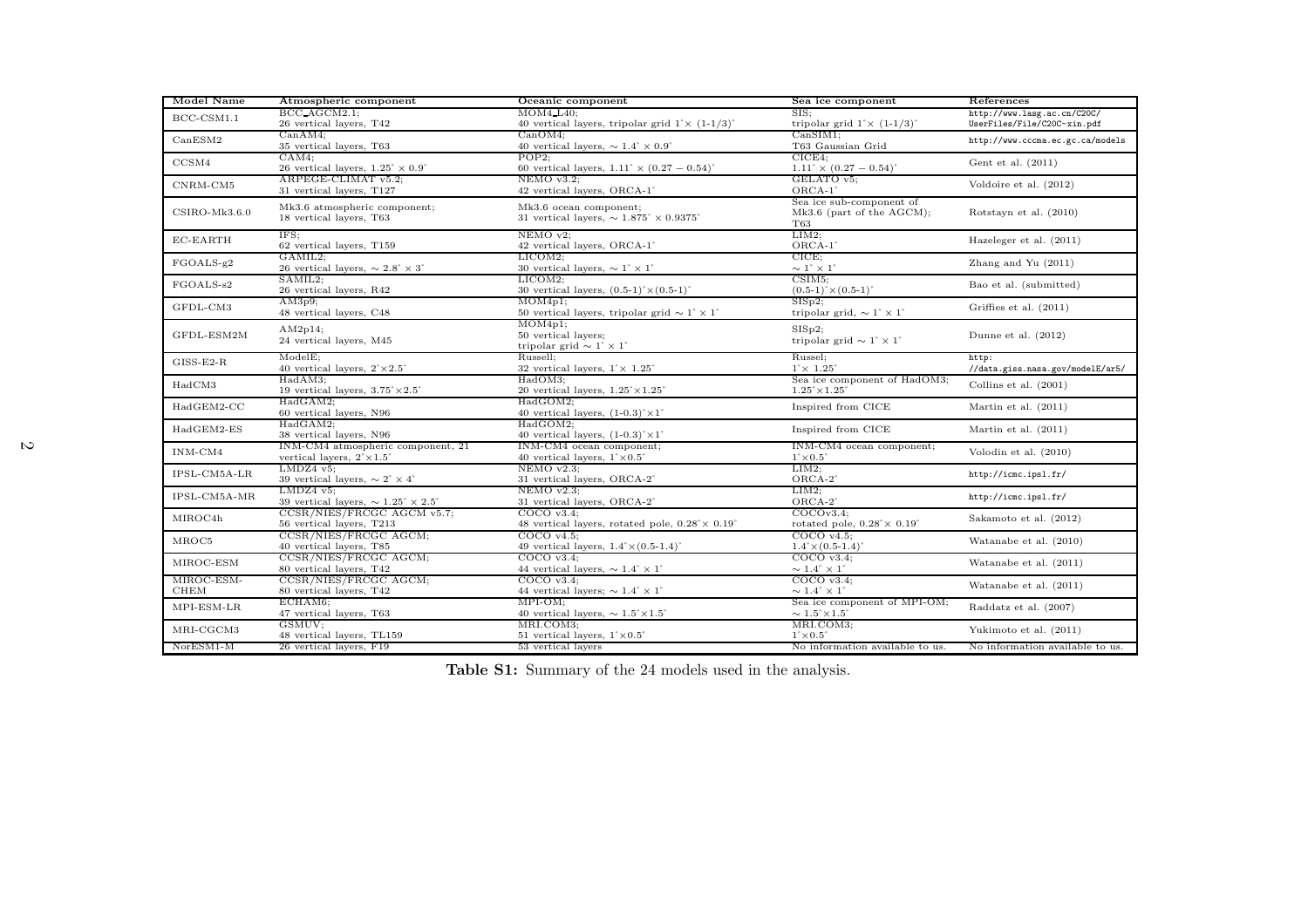|                            | 1979-2005 sea ice extent $(10^6 \text{km}^2)$ |                                                     | 1979-2005 trend in sea ice extent $(10^3 \text{km}^2/\text{decade})$                                                     |                          |                                                      |
|----------------------------|-----------------------------------------------|-----------------------------------------------------|--------------------------------------------------------------------------------------------------------------------------|--------------------------|------------------------------------------------------|
|                            | Ensemble mean of<br>seasonal means            | Ensemble mean of<br>seasonal standard<br>deviations | Individual<br>members                                                                                                    | Ensemble mean            | Ensemble standard<br>deviation                       |
| BCC-CSM1-1                 | 3.89                                          | 0.70                                                | $-902.03$<br>$-132.44$<br>$-50.97$                                                                                       | $-361.81$                | 469.61                                               |
| CanESM2                    | 4.13                                          | 0.71                                                | $-880.51$<br>$-728.81$<br>$-671.28$<br>$-634.06$<br>$-110.28$                                                            | $-604.99$                | 292.07                                               |
| CCSM4                      | 12.06                                         | 0.69                                                | $-967.65$<br>$-819.56$<br>$-685.12$<br>$-478.24$<br>$-195.45$<br>8.56                                                    | $-522.91$                | 375.18                                               |
| CNRM-CM5                   | $\rm 0.16$                                    | 0.08                                                | $-120.24$<br>-111.03<br>$-80.98$<br>$-73.90$<br>$-73.72$<br>$-54.79$<br>$-40.41$<br>$-36.38$<br>$-26.56$<br>$-0.19$      | $-61.82$                 | 37.54                                                |
| $CSIRO-Mk3.6.0$            | 10.45                                         | 0.70                                                | $-557.15$<br>$-514.10$<br>$-325.14$<br>$-240.38$<br>$-183.97$<br>$-45.54$<br>$-23.27$<br>$-2.12$<br>13.01<br>371.72      | $-150.69$                | 276.07                                               |
| $EC$ -Earth<br>$FGOALS-g2$ | 2.35<br>7.15                                  | 0.43<br>0.46                                        | $-32.41$<br>0.83                                                                                                         | $-32.41$<br>0.83         | $\overline{\phantom{m}}$                             |
| FGOALS-s2                  | 6.71                                          | 0.57                                                | $-465.78$<br>$-369.16$<br>$-343.86$                                                                                      | $-392.93$                | 64.34                                                |
| GFDL-CM3                   | 0.63                                          | 0.22                                                | $-126.66$<br>$-31.00$<br>27.83<br>134.95<br>142.06                                                                       | 29.44                    | 113.84                                               |
| GFDL-ESM2M                 | 0.44                                          | 0.13                                                | $-116.49$                                                                                                                | $-116.49$                | $\overline{\phantom{a}}$                             |
| $GISS-E2-R$                | 0.66                                          | 0.14                                                | $-39.52$<br>$-25.73$<br>10.50<br>14.65<br>59.69                                                                          | 3.92                     | 38.84                                                |
| HadCM3                     | 5.00                                          | 0.39                                                | $-411.58$<br>$-252.60$<br>$-229.59$<br>$-229.57$<br>$-207.29$<br>$-179.35$<br>$-132.36$<br>$-79.55$<br>$-19.43$<br>20.64 | $-172.07$                | 125.76                                               |
| $HadGEM2-CC$               | 2.72                                          | 0.35                                                | $-114.61$                                                                                                                | $-114.61$                | $\overline{\phantom{a}}$                             |
| HadGEM2-ES<br>INM-CM4      | 3.04<br>1.27                                  | 0.37<br>0.41                                        | $-326.27$<br>$-268.62$                                                                                                   | $-326.27$<br>$-268.62$   | $\overline{\phantom{m}}$<br>$\overline{\phantom{m}}$ |
| IPSL-CM5A-LR               | 1.04                                          | 0.24                                                | $-289.85$<br>-158.40<br>$-132.87$<br>$-98.51$                                                                            | $-169.91$                | 83.64                                                |
| IPSL-CM5A-MR               | 0.50                                          | 0.17                                                | $-89.76$                                                                                                                 | $-89.76$                 |                                                      |
| MIROC4h                    | 2.48                                          | 0.36                                                | $-500.60$<br>$-343.58$<br>$-330.13$                                                                                      | $-391.43$                | 94.78                                                |
| MIROC5                     | 0.19                                          | 0.05                                                | $-10.94$                                                                                                                 | $-10.94$                 | $\hspace{1.0cm} - \hspace{1.0cm}$                    |
| MIROC-ESM                  | 3.70                                          | 0.42                                                | $-469.10$<br>$-450.42$<br>$-418.50$                                                                                      | $-446.01$                | 25.59                                                |
| MIROC-ESM-CHEM             | 4.02                                          | 0.39                                                | $-240.84$                                                                                                                | $-240.84$                |                                                      |
| MPI-ESM-LR                 | 1.64                                          | 0.34                                                | $-208.42$<br>-83.99<br>$-67.01$                                                                                          | $-119.81$                | 77.21                                                |
| MRI-CGCM3                  | 4.55                                          | 0.37                                                | -643.00<br>$-203.22$<br>132.63                                                                                           | $-237.86$                | 388.98                                               |
| $NorESM1-M$                | 5.93                                          | 0.54                                                | $-139.58$<br>$-135.12$<br>$-86.09$                                                                                       | $-120.27$                | 29.68                                                |
| Observations               | 3.96                                          | 0.32                                                | 148.69                                                                                                                   | $\overline{\phantom{m}}$ |                                                      |

Table S2: Summer (JFM) sea ice extent: 1979-2005 seasonal mean and trend, computed from the historical simulations. The ensemble mean of seasonal means is the average over all the JFM extents of the individual members of one model historical simulation. The ensemble mean of seasonal standard deviations is the mean of all the seasonal standard deviations of the individual members. The ensemble mean of the trends is the mean of all the trends of the individual members and the ensemble standard deviation of the trend is the standard deviation of the trend between members. Trends that are significant at the 95% level are in bold. The autocorrelation of the residuals has been taken into account in both the standard deviation of each trend and in the number of degrees of freedom used to to determine the significance threshold (see for instance Santer et al., 2000; Stroeve et al., 2012). Details about the observations are given in Cavalieri and Parkinson (2008).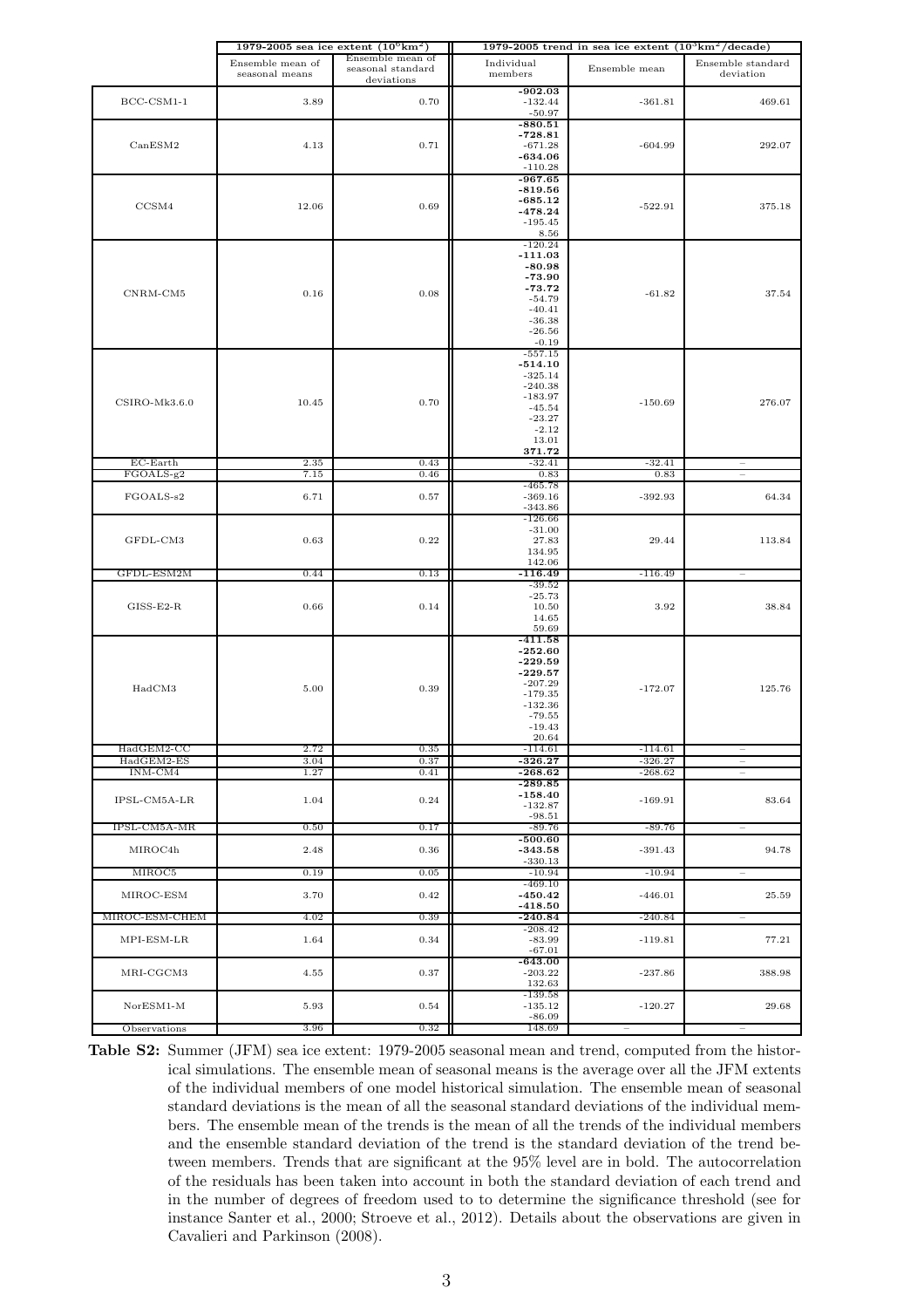|                            | 1979-2005 sea ice extent $(10^6 \text{km}^2)$ |                                                     | 1979-2005 trend in sea ice extent $(10^3 \text{km}^2/\text{decade})$                                                              |                          |                                                      |
|----------------------------|-----------------------------------------------|-----------------------------------------------------|-----------------------------------------------------------------------------------------------------------------------------------|--------------------------|------------------------------------------------------|
|                            | Ensemble mean of<br>seasonal means            | Ensemble mean of<br>seasonal standard<br>deviations | Individual<br>members                                                                                                             | Ensemble mean            | Ensemble standard<br>deviation                       |
| BCC-CSM1-1                 | 20.94                                         | 1.32                                                | $-2522.87$<br>422.24<br>434.57                                                                                                    | $-555.35$                | 1703.93                                              |
| CanESM2                    | 21.02                                         | 0.64                                                | $-904.52$<br>$-878.38$<br>$-826.56$<br>$-819.50$<br>$-67.45$                                                                      | $-699.28$                | 354.99                                               |
| CCSM4                      | 22.76                                         | 0.40                                                | $-767.07$<br>$-741.68$<br>$-649.03$<br>-559.13<br>$-551.02$<br>$-122.50$                                                          | $-565.07$                | 234.58                                               |
| CNRM-CM5                   | 13.95                                         | 0.90                                                | $-2172.40$<br>$-1245.13$<br>$-1019.92$<br>$-827.53$<br>$-646.85$<br>$-580.44$<br>$-506.43$<br>$-445.84$<br>$-262.46$<br>$-165.47$ | $-787.25$                | 587.27                                               |
| $CSIRO-Mk3.6.0$            | 17.81                                         | 0.46                                                | $-617.24$<br>$-494.90$<br>$-427.46$<br>$-323.45$<br>$-285.16$<br>$-201.11$<br>$-196.83$<br>$-58.77$<br>$-3.14$<br>56.81           | $-255.13$                | 218.47                                               |
| $EC$ -Earth<br>$FGOALS-g2$ | 17.93<br>21.78                                | 0.72<br>0.41                                        | $-147.14$<br>$-205.75$                                                                                                            | $-147.14$<br>$-205.75$   | $\overline{\phantom{m}}$                             |
| FGOALS-s2                  | 22.62                                         | 0.96                                                | $-967.45$<br>$-917.19$<br>$-775.29$                                                                                               | $-886.64$                | 99.66                                                |
| GFDL-CM3                   | 11.86                                         | 1.07                                                | $-1116.57$<br>$-288.07$<br>472.70<br>766.19<br>1299.64                                                                            | 226.78                   | 945.00                                               |
| GFDL-ESM2M                 | 11.76                                         | 0.45                                                | $-178.78$                                                                                                                         | $-178.78$                | $\overline{\phantom{m}}$                             |
| $GISS-E2-R$                | 12.31                                         | 0.78                                                | $-607.23$<br>$-373.34$<br>$-282.37$<br>$-179.70$<br>$-88.96$                                                                      | $-306.32$                | 199.30                                               |
| HadCM3                     | 19.84                                         | 0.71                                                | $-682.10$<br>$-654.18$<br>$-647.19$<br>$-521.33$<br>$-424.63$<br>$-414.32$<br>$-377.90$<br>$-317.35$<br>$-222.93$<br>$-4.44$      | $-426.64$                | 213.14                                               |
| $HadGEM2-CC$               | 13.61                                         | 0.83                                                | $-72.26$                                                                                                                          | $-72.26$                 | $\overline{\phantom{a}}$                             |
| HadGEM2-ES<br>INM-CM4      | 14.60<br>9.35                                 | 0.78<br>0.46                                        | $-412.92$<br>$-459.18$                                                                                                            | $-412.92$<br>$-459.18$   | $\overline{\phantom{m}}$<br>$\overline{\phantom{m}}$ |
| IPSL-CM5A-LR               | 19.12                                         | 1.00                                                | $-768.83$<br>$-573.81$<br>$-553.79$<br>325.71                                                                                     | $-392.68$                | 488.65                                               |
| IPSL-CM5A-MR               | 16.72                                         | 0.85                                                | 338.90                                                                                                                            | 338.90                   |                                                      |
| MIROC4h                    | 17.89                                         | 0.54                                                | $-1107.68$<br>$-740.15$<br>-542.24                                                                                                | $-796.69$                | 286.93                                               |
| MIROC5                     | 5.42                                          | 0.38                                                | $-135.04$                                                                                                                         | $-135.04$                | $\hspace{1.0cm} - \hspace{1.0cm}$                    |
| MIROC-ESM                  | 20.75                                         | 0.76                                                | $-735.34$<br>$-575.80$<br>$-519.86$                                                                                               | $-610.33$                | 111.82                                               |
| MIROC-ESM-CHEM             | 21.33                                         | 0.57                                                | $-237.01$                                                                                                                         | $-237.01$                | $\overline{\phantom{a}}$                             |
| MPI-ESM-LR                 | 13.87                                         | 1.14                                                | $-509.02$<br>$-53.14$<br>208.48                                                                                                   | $-117.89$                | 363.11                                               |
| MRI-CGCM3                  | 18.75                                         | 0.73                                                | -726.16<br>$-330.31$<br>127.28                                                                                                    | $-309.73$                | 427.09                                               |
| $NorESM1-M$                | 18.48                                         | 0.50                                                | $-409.14$<br>$-166.62$<br>$-50.12$                                                                                                | $-208.63$                | 183.16                                               |
| Observations               | 17.17                                         | 0.25                                                | 85.57                                                                                                                             | $\overline{\phantom{m}}$ |                                                      |

Table S3: Winter (JAS) sea ice extent: 1979-2005 seasonal mean and trend, computed from the historical simulations. The ensemble mean of seasonal means is the average over all the JAS extents of the individual members of one model historical simulation. The ensemble mean of seasonal standard deviations is the mean of all the seasonal standard deviations of the individual members. The ensemble mean of the trends is the mean of all the trends of the individual members and the ensemble standard deviation of the trend is the standard deviation of the trend between members. Trends that are significant at the 95% level are in bold. The autocorrelation of the residuals has been taken into account in both the standard deviation of each trend and in the number of degrees of freedom used to determine the significance threshold (see for instance Santer et al., 2000; Stroeve et al., 2012). Details about the observations are given in Cavalieri and Parkinson (2008).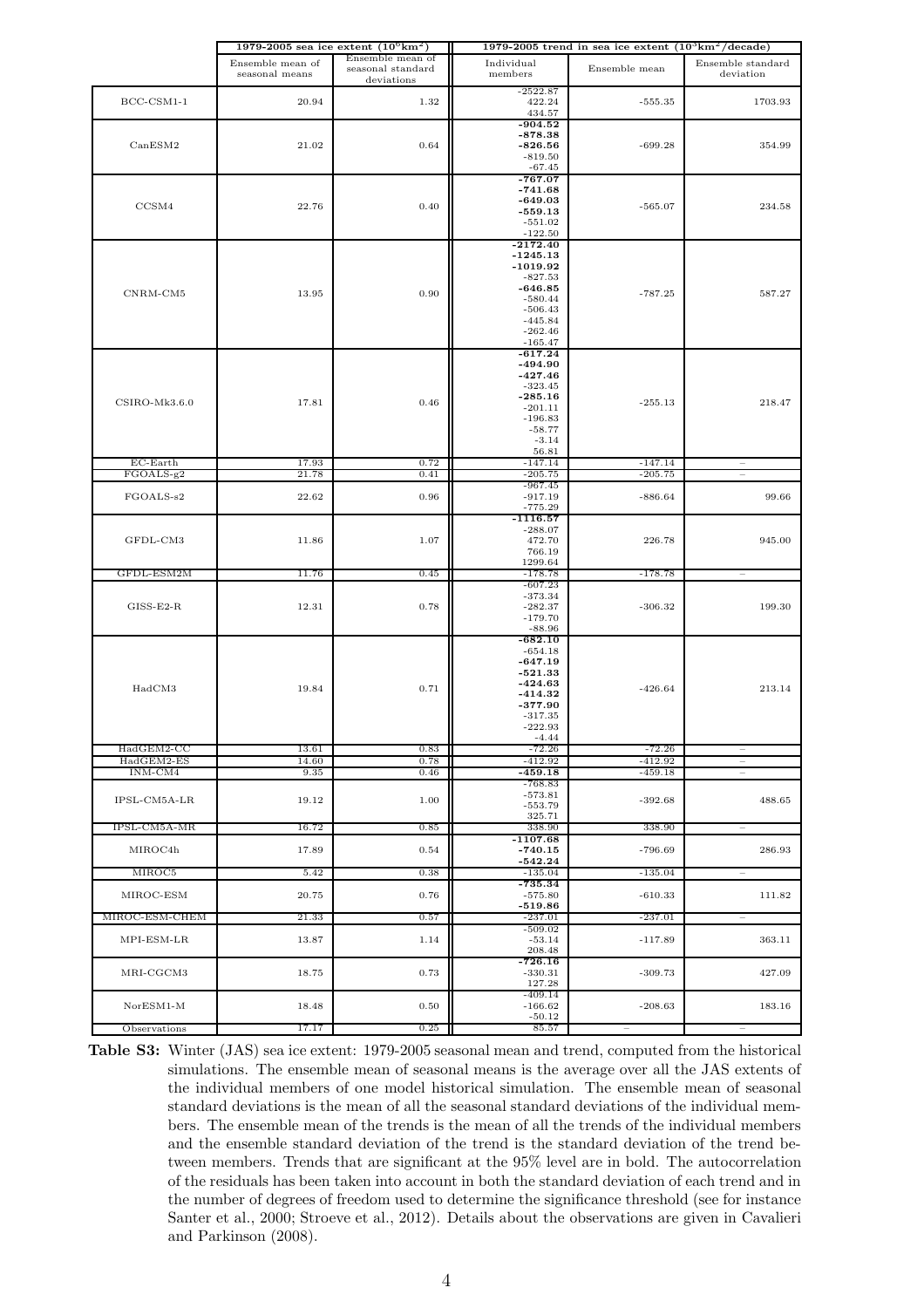## References

- Bao, Q., Lin, P., Zhou, T., Liu, Y., Yu, Y., and Wu, G.: The Flexible Global Ocean-Atmosphere-Land System model Version: FGOALS-s2, Advances in Atmospheric Sciences, submitted.
- Cavalieri, D. J. and Parkinson, C. L.: Antarctic sea ice variability and trends, 1979–2006, J. Geophys. Res., 113, doi:10.1029/2007JC004564, 2008.
- Collins, M., Tett, S. F. B., and Cooper, C.: The internal climate variability of HadCM3, a version of the Hadley Centre coupled model without flux adjustments, Climate Dynamics, 17, 61–81, doi:10.1007/s003820000094, 2001.
- Dunne, J. P., John, J. G., Adcroft, A. J., Griffies, S. M., Hallberg, R. W., Shevliakova, E., Stouffer, R. J., Cooke, W., Dunne, K. A., Harrison, M. J., Krasting, J. P., Malyshev, S. L., Milly, P. C. D., Phillipps, P. J., Sentman, L. A., Samuels, B. L., Spelman, M. J., Winton, M., Wittenberg, A. T., and Zadeh, N.: GFDL's ESM2 global coupled climate-carbon Earth System Models Part I: Physical formulation and baseline simulation characteristics, Journal of Climate, doi:10.1175/JCLI-D-11-00560.1, 2012.
- Gent, P. R., Danabasoglu, G., Donner, L. J., Holland, M. M., Hunke, E. C., Jayne, S. R., Lawrence, D. M., Neale, R. B., Rasch, P. J., Vertenstein, M., Worley, P. H., Yang, Z.-L., and Zhang, M.: The Community Climate System Model Version 4, Journal of Climate, 24, 4973–4991, URL http://dx.doi.org/10.1175/2011JCLI4083.1, 2011.
- Griffies, S. M., Winton, M., Donner, L. J., Horowitz, L. W., Downes, S. M., Farneti, R., Gnanadesikan, A., Hurlin, W. J., Lee, H.-C., Liang, Z., Palter, J. B., Samuels, B. L., Wittenberg, A. T., Wyman, B. L., Yin, J., and Zadeh, N.: The GFDL CM3 Coupled Climate Model: Characteristics of the Ocean and Sea Ice Simulations, Journal of Climate, 24, 3520–3544, doi:10.1175/2011JCLI3964.1, 2011.
- Hazeleger, W., Wang, X., Severijns, C., Stefănescu, S., Bintanja, R., Sterl, A., Wyser, K., Semmler, T., Yang, S., van den Hurk, B., van Noije, T., van der Linden, E., and van der Wiel, K.: EC-Earth V2.2: description and validation of a new seamless earth system prediction model, Climate Dynamics, pp. 1–19, doi:10.1007/s00382-011-1228-5, 2011.
- Martin, G. M., Bellouin, N., Collins, W. J., Culverwell, I. D., Halloran, P. R., Hardiman, S. C., Hinton, T. J., Jones, C. D., McDonald, R. E., McLaren, A. J., O'Connor, F. M., Roberts, M. J., Rodriguez, J. M., Woodward, S., Best, M. J., Brooks, M. E., Brown, A. R., Butchart, N., Dearden, C., Derbyshire, S. H., Dharssi, I., Doutriaux-Boucher, M., Edwards, J. M., Falloon, P. D., Gedney, N., Gray, L. J., Hewitt, H. T., Hobson, M., Huddleston, M. R., Hughes, J., Ineson, S., Ingram, W. J., James, P. M., Johns, T. C., Johnson, C. E., Jones, A., Jones, C. P., Joshi, M. M., Keen, A. B., Liddicoat, S., Lock, A. P., Maidens, A. V., Manners, J. C., Milton, S. F., Rae, J. G. L., Ridley, J. K., Sellar, A., Senior, C. A., Totterdell, I. J., Verhoef, A., Vidale, P. L., and Wiltshire, A.: The HadGEM2 family of Met Office Unified Model Climate configurations, Geosci. Model Dev. Discuss., 4, 765–841, doi:10.5194/gmdd-4-765-2011, 2011.
- Raddatz, T., Reick, C., Knorr, W., Kattge, J., Roeckner, E., Schnur, R., Schnitzler, K. G., Wetzel, P., and Jungclaus, J.: Will the tropical land biosphere dominate the climate– carbon cycle feedback during the twenty-first century?, Climate Dynamics, 29, 565–574, doi:10.1007/s00382-007-0247-8, 2007.
- Rotstayn, L. D., Collier, M. A., Dix, M. R., Feng, Y., Gordon, H. B., O'Farrell, S. P., Smith, I. N., and Syktus, J.: Improved simulation of Australian climate and ENSOrelated rainfall variability in a global climate model with an interactive aerosol treatment, International Journal of Climatology, 30, 1067–1088, doi:10.1002/joc.1952, 2010.